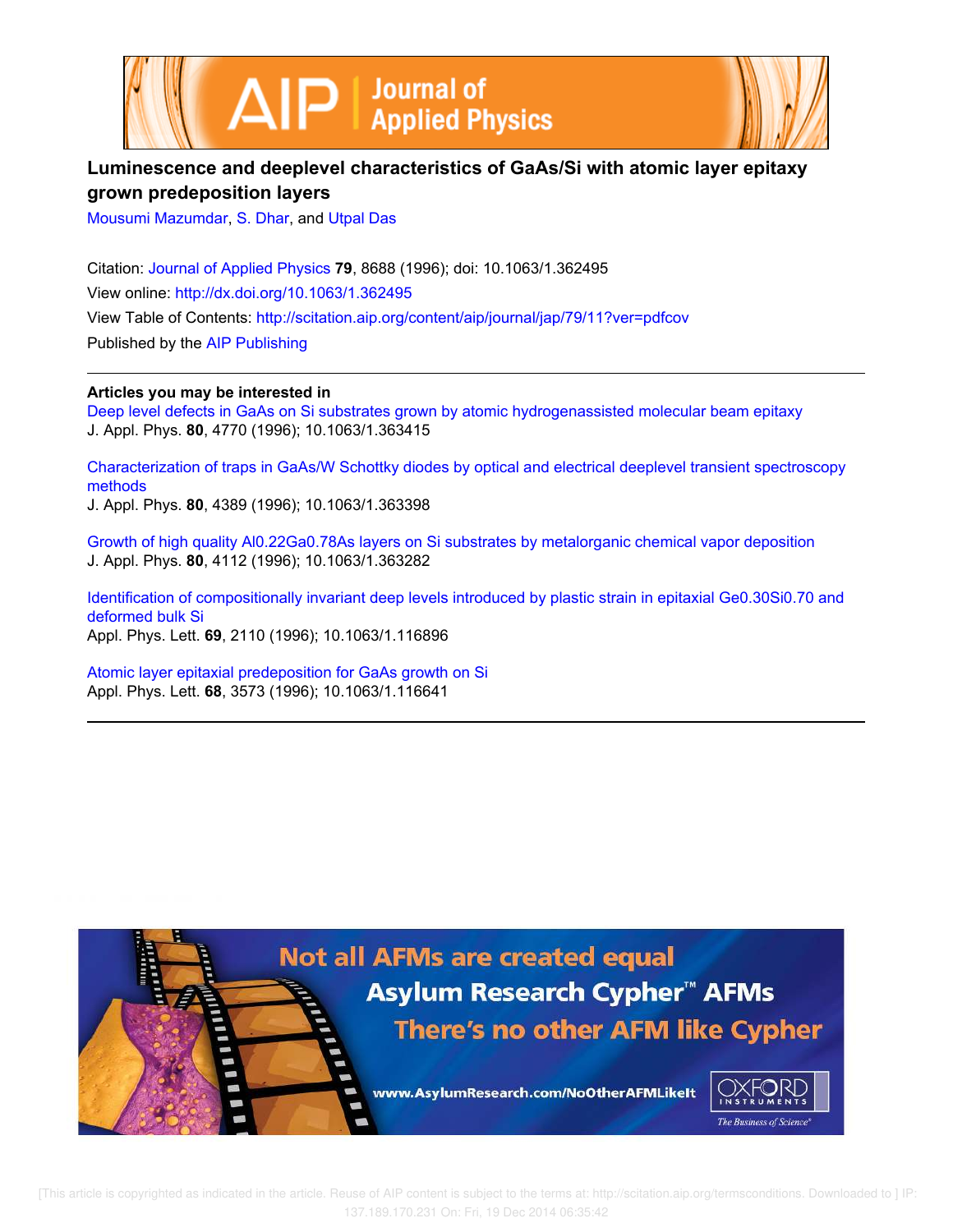# **Luminescence and deep-level characteristics of GaAs/Si with atomic layer epitaxy grown predeposition layers**

Mousumi Mazumdar and S. Dhar

*Department of Electronic Science, Calcutta University, 92 A. P. C. Road, Calcutta-700009, India*

Utpal Das

*Department of Electrical Engineering and Center for Electrooptics and Laser Technology, Indian Institute of Technology, Kanpur-208 016, India*

(Received 14 July 1995; accepted for publication 2 February 1996)

A relatively simple scheme for the growth of high optical quality GaAs layers on Si substrates by metalorganic chemical vapor deposition (MOCVD) technique is reported. The process is analogous to the conventional two-step growth procedure where the initial thin nucleating layer growth is done by atomic layer epitaxy (ALE) technique, implemented into the MOCVD reactor itself. The photoluminescence from the layer is increased to about sixfold by replacing the normal predeposition growth by the proposed ALE growth technique. Magnitude of luminescence is comparable to that obtained from layers grown with strained layer superlattice buffers. A number of electron and hole traps are detected in the material by deep-level transient spectroscopy and photocapacitance experiments. A particular electron trap with an activation energy of 0.76 eV is identified as the main nonradiative center by virtue of the decrease of its density in the same proportion as that of the increase in luminescence intensity. Density of some other electron traps are also reduced as a consequence of ALE predeposition. © *1996 American Institute of Physics.*  $[$ S0021-8979(96)02010-5]

# **I. INTRODUCTION**

Two major techniques, namely, III-V semiconductor growth on Si and III-V semiconductor wafers attached to Si substrates by Van Der Waals force, have been used to combine the beneficial properties of Si with that of III-V compounds. Of these, growth of GaAs on Si has been studied most for applications in high-speed microwave devices and optoelectronic integrated circuits.<sup>1</sup> However, the most important challenge to be met towards achieving this goal is to obtain GaAs layers on Si with quality comparable to that of bulk GaAs materials. The large lattice mismatch of the GaAs layer with the Si substrate and the difference in thermal expansion coefficients of the two semiconductors, give rise to a large density of misfit dislocations at the interface. A major part of these dislocations thread into the epitaxial layer, making the latter unsuitable for any device application. The growth of a polar semiconductor GaAs on nonpolar Si also presents some serious difficulties. Absence of any predetermined bonding sites for cations and anions in the initial stages of growth, results in the formation of antiphase domains (APD) due to As–As and Ga–Ga bonds. $<sup>2</sup>$  These APDs</sup> are electrically active and they make the epitaxial layer behave like a highly compensated semiconductor. The devices fabricated on such layers show relatively poor performance. To reduce the problem of GaAs layer degradation, a two-step growth procedure<sup>3</sup> has been introduced where an initial lowtemperature nucleation layer growth is followed by the usual high-temperature growth. Insertion of a strained layer superlattice (SLS) between the layer and the substrate has been found to be quite effective in removing the threading dislocations laterally along the interface.<sup>4</sup> Several other variations of the growth procedure or post-growth processing have been used to minimize the problem of thermal stress and

dislocations.<sup>5–9</sup> Further, use of slightly misoriented substrates is commonly made to lower the density of APDs.<sup>10</sup> It has been found that a two-dimensional  $(2D)$  growth, compared to a three-dimensional growth, forms reduced density of APDs.<sup>11</sup> Kitahara *et al.*<sup>12</sup> have shown that the use of atomic layer epitaxy (ALE) at the initial stages of GaAs growth on Si, results in a two-dimensional growth at a comparatively early stage of growth. We have used this information to develop a simple two-step growth procedure for GaAs/Si where the initial low-temperature growth of a thin nucleation layer is done by ALE, favoring the formation of a lower density of APDs. In order to check the quality of the layers, grown by this technique, we have characterized them using photoluminescence (PL), deep-level transient spectroscopy (DLTS), and photocapacitance. Similar experiments were performed on GaAs/Si materials grown under similar conditions by conventional two-step techniques with or without SLS interfacial buffers. Properties of these three kinds of materials have been compared to show the usefulness of our technique. The details of the work are being presented here.

### **II. MATERIALS GROWTH**

The growth of GaAs/Si layers was done in an atmospheric pressure metalorganic chemical vapor deposition  $(MOCVD)$  system. The substrates were  $2\times1$  cm<sup>2</sup> *n*-type  $(100)$  Si  $(>1 \times 10^{18}$  cm<sup>-3</sup>), 3° off towards <110>. Substrate cleaning was done by the usual degreasing in organic solvents, followed by oxide removal in buffered HF. Finally, the surface of the Si substrate was hydrogen terminated using a  $1HF+1H<sub>2</sub>O$  dip followed by spin drying in flowing nitrogen. The wafers were then loaded into the MOCVD reactor and baked under arsine/hydrogen ambient at 970 °C for 5 min to desorb the residual impurities.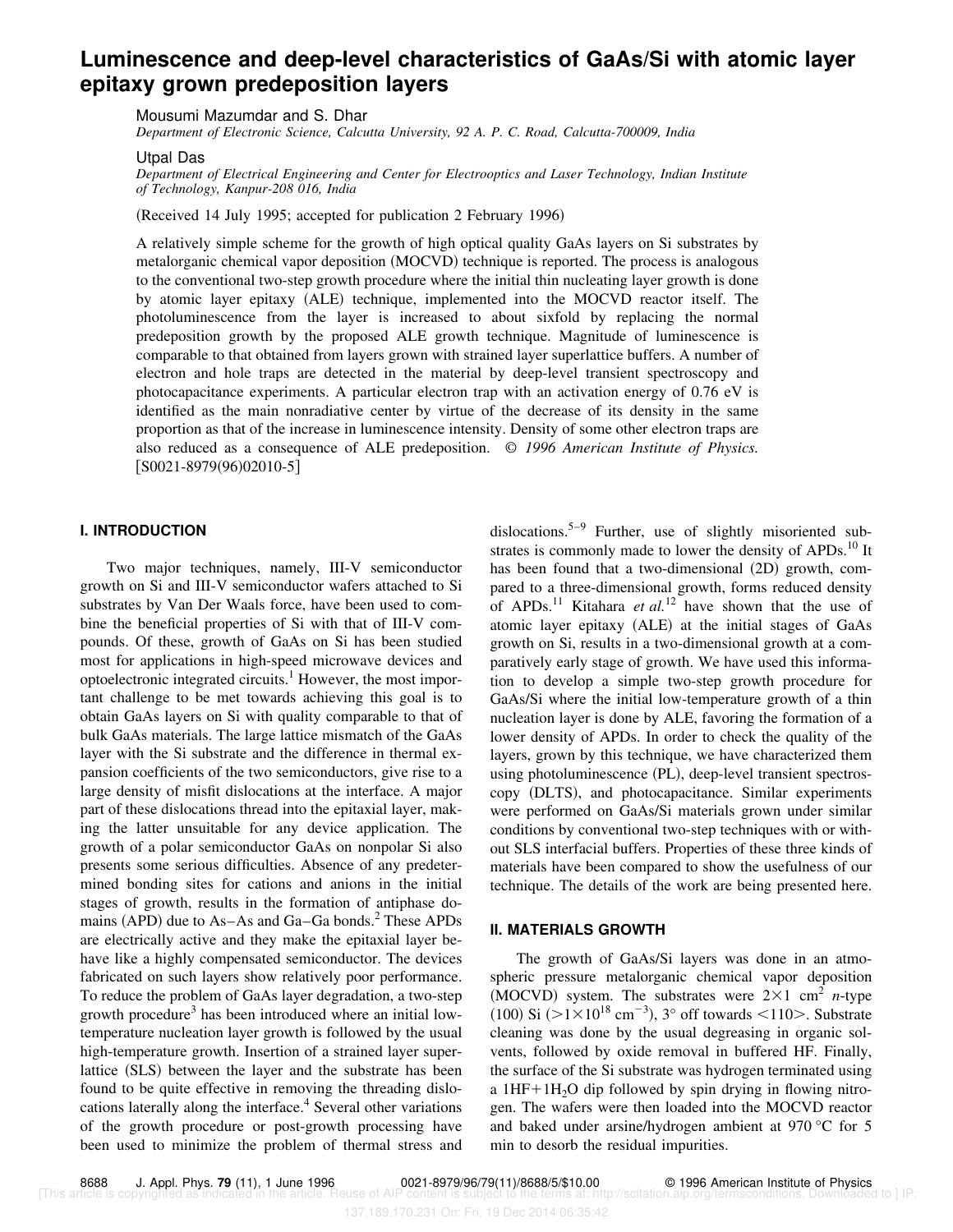

FIG. 1. Flow modulation scheme for ALE growth of predeposition layer in GaAs/Si.

Three types of samples were grown in the MOCVD reactor. The first  $(sample No. I)$  was grown by a conventional two-step process. The predeposition layers for nucleation consisted of a 20-nm-thick GaAs, grown at 425 °C, which was then annealed at 725 °C for 10 min. The final GaAs layer was 2  $\mu$ m thick, grown at 650 °C at the rate of 1.5  $\mu$ m/h. The second (sample No. II) was grown in a similar fashion. However, in this case, a  $(2 \text{ nm})$  GaAs<sub>0.91</sub>P<sub>0.09</sub>/ $(2 \text{ nm})$ GaAs SLS with ten periods was grown at 650 °C and inserted between the predeposited and the final GaAs layers. The thickness of the ternary component was within the critical value and the strain component was kept low in order to avoid a rough surface.<sup>13</sup> Finally, the third (sample No. III) was grown by our proposed technique where the predeposition layer consisted of a 20-nm-thick GaAs layer, grown at 425 °C using ALE. This was followed by the usual 2  $\mu$ m GaAs growth at  $650^{\circ}$ C. The ALE growth procedure was implemented in the MOCVD reactor itself. The Ga and As sources were switched alternatively for the periods of 3 s each with 1 s intervals. The As flow rate was switched between 80 and 5 sccm. The flow rates of trimethylgallium  $(TMG)$  and arsine  $(AsH<sub>3</sub>)$  were properly controlled to obtain a growth rate of 400 nm/h for GaAs growth on GaAs. The flow modulation scheme is shown schematically in Fig. 1. The ALE growth procedure, so implemented, is quite simple as the layer was thin and it did not require any layer to layer control over the composition and thickness as in the case of SLS growth. The surface of the final layer, grown by usual MOCVD technique over the ALE-grown nucleation layer was mirror smooth, as observed under a Nomarski Interference Contrast Microscope. The surface of sample II, containing SLS buffer, on the other hand, showed faint cross-hatchet patterns indicating generation of additional dislocations at the GaAs/SLS interface.

## **III. CHARACTERIZATION**

The background carrier concentrations of all our GaAs/Si layers were around  $10^{17}$  cm<sup>-3</sup>, *n*-type. However, the same value for the layers, grown under similar conditions on GaAs substrates, was about  $10^{15}$  cm<sup>-3</sup>. The observed higher



FIG. 2. PL spectra for GaAs/Si samples grown under three different conditions.

value of carrier concentration in GaAs/Si is usual and is attributed to autodoping of the epitaxial material by the Si substrate.<sup>13</sup> This effect is usually minimized by increasing the layer thickness.

Luminescence efficiency of each layer was characterized by PL measurements at 13 K. Optical excitation was obtained at  $0.4 \text{ kW/cm}^2$  of the 514.5 nm line of an Argon ion laser. Luminescence spectra were resolved with a 0.64 m spectrometer and detected in a S1 photomultiplier.

DLTS measurements were done on the layers in the temperature range of 100—350 K to resolve the electron traps present in the same. An evaporated gold  $(0.5 \text{ mm diameter})$ Schottky barrier diode was fabricated on the layer surface to facilitate the experiment. Description of our DLTS setup was presented elsewhere.<sup>14</sup>

Steady-state photocapacitance measurements were done at 20 K on the same test devices used for DLTS measurements. The purpose of this experiment was to support and to complement the results obtained from DLTS experiments. The photocapacitance scan in our experiment was limited to the incident photon energy range of 0.62—1.26 eV and hence only those traps having photoionization energies within this limit were detected. The details of our photocapacitance experiment and the setup used was given in a previous publication.<sup>15</sup>

## **IV. RESULTS AND DISCUSSIONS**

#### **A. PL**

The 13 K PL spectra for samples I, II, and III are shown in Fig. 2. The major luminescence from all samples is due to peak "B" situated at  $\sim$ 1.5163 eV and is attributed to conduction band to carbon acceptor and donor to carbon acceptor transitions. The height of this peak is considerably larger at ten and six times, respectively, for samples II and III, compared to that for sample I. High PL intensity is a direct indication of reduced defect density and impurities in the material.<sup>16</sup> We can thus say that, like the incorporation of a

J. Appl. Phys., Vol. 79, No. 11, 1 June 1996 Mazumdar, Dhar, and Das 8689 Reuse of AIP content is subject to the terms at: http://scitation.aip.org/termsconditions. Downloaded to ] IP

<sup>137.189.170.231</sup> On: Fri, 19 Dec 2014 06:35:42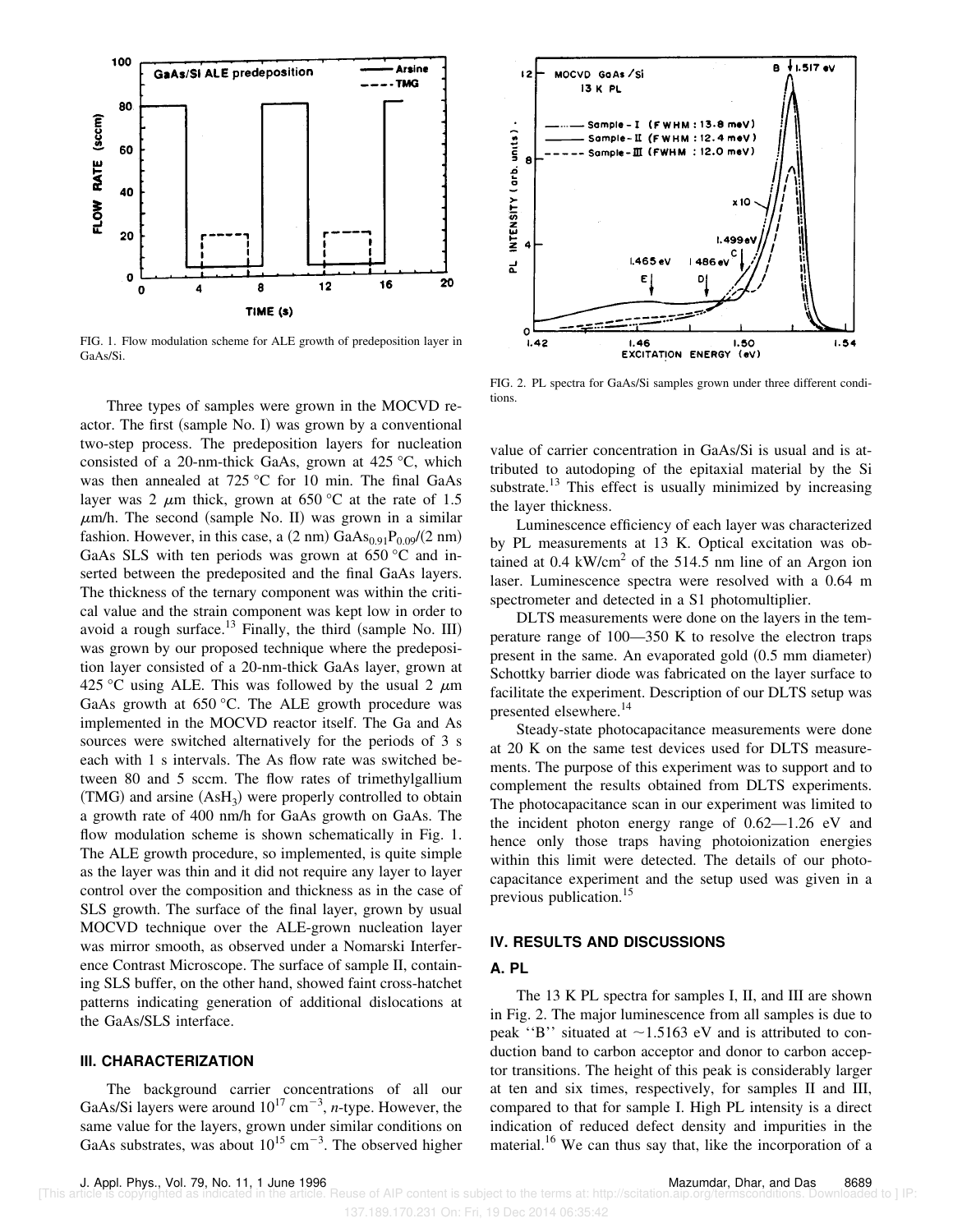

FIG. 3. DLTS spectra of electron traps in sample I and II, indicating concentration of trap B only.

SLS buffer, use of a predeposition layer grown by ALE can dramatically improve the material quality of GaAs/Si epilayers. The full width at half maximum (FWHM) of  $13.8 \text{ meV}$ of the excitonic peak in sample I is reduced to 12.4 and 12 meV, respectively, for sample II and sample III. These data are another indication that the dislocations and APDs are reduced in the latter samples.

The PL spectrum for sample II further shows the familiary ''D'' and ''E'' peaks which are related to extraneous impurity related sources. $^{2}$  The peaks are, however, not observed for sample III which, instead, contains a peak ''C,'' known to be due to the presence of residual carbon impurities.<sup>17</sup>

# **B. DLTS**

DLTS spectra for samples I and II are almost similar as is seen from Fig. 3. The main peak at  $\sim$ 300 K is attributed to an electron trap which we call trap B. The data also indicate the presence of three more electron traps A, C, and D, appearing as weak shoulders. Sample III, on the other hand, shows two prominent peaks, almost equal in height, due to traps A and B only and the other two traps are virtually nonexistent. These data are shown in Fig. 4 and are used to construct the Arrhenius plots for traps A and B in Fig. 5. We note that two analogous electron traps were obtained previously by Soga *et al.*<sup>18</sup> from DLTS studies on GaAs/Si grown by MOCVD with SLS buffers. The 0.44 eV electron trap observed by these authors, has properties similar to trap A in this study and they attributed its origin to Si defect complexes arising out of autodoped Si. However, the 0.74 eV electron trap, which they related to EL2, may be different from the trap B in our materials. Comparison of the properties of this trap with the published data of electron traps in  $GaAs<sup>19</sup>$  indicates that trap B may be the same as EL12, previously detected in vapor phase epitaxial GaAs. On the other hand, either of the electron traps C and D may be linked to EL2 or both may be members of the EL2 family.<sup>20</sup> We can



FIG. 4. DLTS spectrum of electron traps in sample III. The trap concentration shown here corresponds to that of trap B which almost equals the concentration of trap A.

also note that any EL2 like defect is either absent or is present in very low concentrations in sample III.

The concentrations of trap B in all samples and that of trap A in sample III were measured from the corresponding DLTS peak heights and they are depicted in Figs. 3 and 4. We observe that the concentration of trap B in samples II and III are, respectively, about ten and six times lower than that in sample I. We can recall that the PL intensity from these two samples increased by almost the same factors. Hence, trap B may be regarded as the main nonradiative center in these materials. From the position of the shoulder due to trap A in sample I, we can note that this trap has almost equal concentrations in both sample I and sample III. For sample II, however, trap A apparently has a much lower concentration. This result is expected in view of the studies made by



FIG. 5. Arrhenius plots for electron traps A and B, measured from the DLTS data of sample III.

137.189.170.231 On: Fri, 19 Dec 2014 06:35:42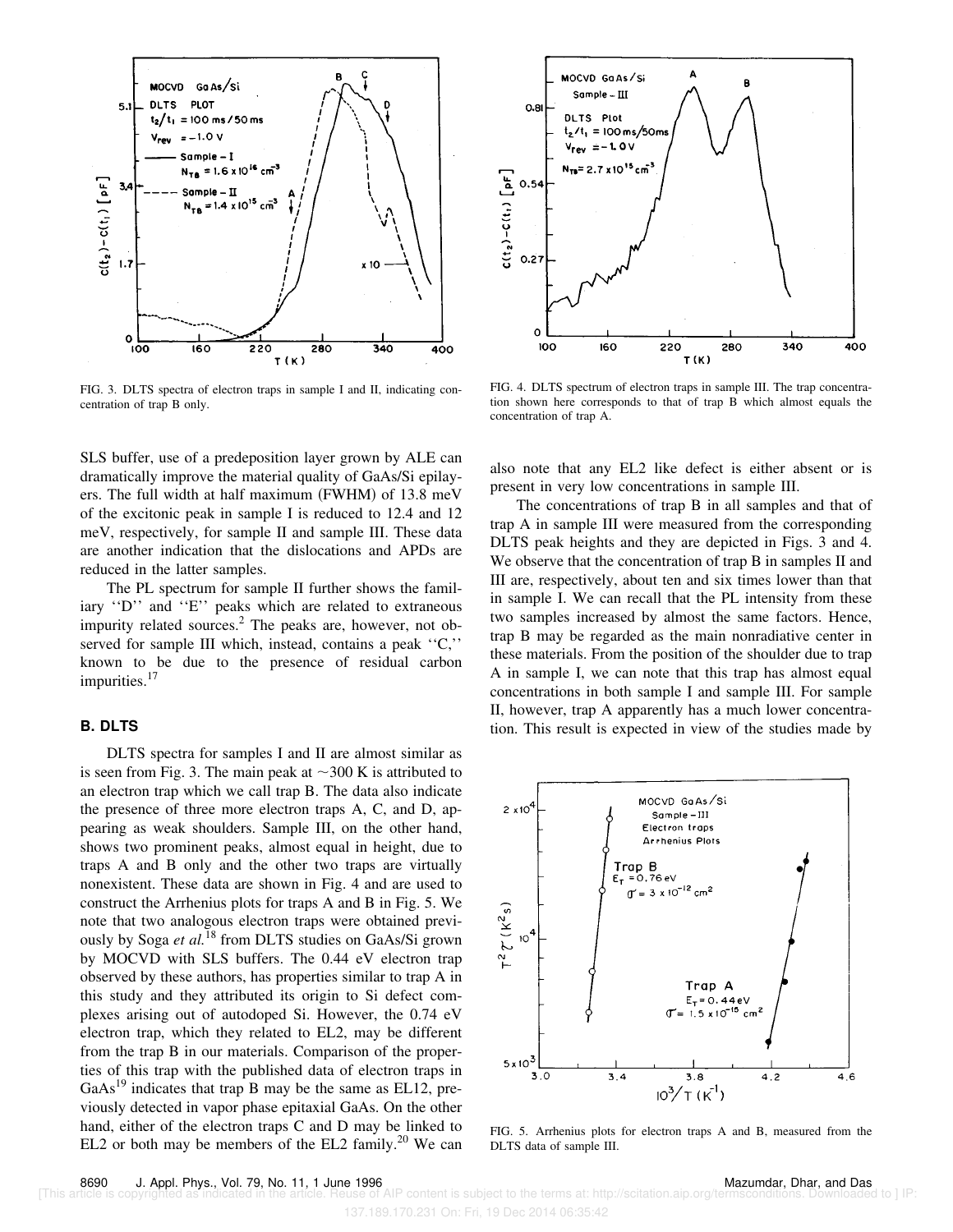

FIG. 6. Photocapacitance spectra of electron and hole traps in samples I, II, and III.

Soga *et al.*, <sup>18</sup> where trap A density fell with increased GaAs layer thickness. In our case, the additional SLS buffer in sample II, therefore reduces Si defect complex formation which is supposed to be the origin of trap A.

### **C. Photocapacitance**

Finally, we come to the analysis of our steady-state photocapacitance results which are presented in Fig. 6. These data show the presence of a number of electron and hole traps in the layer in the excitation photon energy range of 0.62–1.26 eV and are characterized by both direct and complimentary transitions from each trap level. A step capacitance rise corresponding to an electron trap level. lying 0.65—0.67 eV below the conduction band is noted in all the three samples. Magnitude of capacitance rise is, however, much smaller in sample III indicating that the electron trap is present in relatively low concentrations in this sample. Similarly we observe a sharp fall in capacitance at 1.0 eV in samples I and II only which is attributed to complementary transitions from the same electron trap. We identify this trap with the levels  $C^{21}$  or ET2,<sup>24</sup> detected earlier in MOCVDgrown GaAs/Si. Origin of this trap is not immediately known but our results indicate that the ALE-grown predeposition layer somehow makes its occurrence less probable. The capacitance rise at 0.75 eV is linked to emission from trap B and its effect is found to be most pronounced in sample I, in agreement with the DLTS results.

From Fig. 5, we also identify two hole traps at 0.71 and 0.75 eV. While the former trap may be the same as hole trap B, detected previously in liquid phase epitaxy<sup>22</sup> and vapor phase epitaxy<sup>23</sup> grown GaAs, the latter hole trap may be identified with the hole trap HT1, found in MOCVD  $GaAs/Si.<sup>24</sup>$  It is apparent that these two hole traps are present in all the three kinds of GaAs/Si samples grown by us and are probably related to native defects.

## **V. CONCLUSIONS**

It is clear from our above studies that ALE growth of the predeposition layer gives a simple and useful alternative for getting high quality GaAs layers on Si. Layers grown by this technique show an almost sixfold increase in luminescence compared to that obtained from materials grown by a conventional two-step technique. This increase in luminescence is accompanied by a corresponding decrease in the density of an electron trap B which is supposed to be the main radiation killer. The above properties are shown to be comparable to that of layers grown with SLS buffers. We also note that, compared to the layers grown with or without SLS buffers, the ALE predeposited layer does not show the presence of any EL2 like defect.

From photocapacitance studies, we detect an additional electron trap with photoionization energy of 0.65—0.67 eV. This trap, apparently, has minimum concentration in the layers grown by our proposed technique. From the same study, we locate a 0.75 eV hole trap which seems to be a characteristic of the materials.

# **ACKNOWLEDGMENTS**

Part of the work was done at University of Florida, by one of the authors  $(U.D.)$ . The authors are indebted to Professor B. R. Nag for encouragement of the work and for providing all facilities. One of the authors  $(M.M.)$  thanks CSIR India for financial support.

- <sup>1</sup>H. Unlü, H. Morkoç, and S. Iyer, in *Gallium Arsenide Technology*, Vol. II, edited by D. K. Ferry (Howard W. Sams & Co., 1990), Chap. 6, pp. 231—285.
- <sup>2</sup>S. F. Fang, K. Adomi, S. Iyer, H. Morkoç, H. Zabel, C. Choi, and N. Otsttka, J. Appl. Phys. 68, R31 (1990).
- <sup>3</sup>M. Akiyama, Y. Kawarda, and K. Kaminski, Jpn. J. Appl. Phys. **23**, L843  $(1984)$ .
- <sup>4</sup>M. Yamaguchi, T. Nishioka, and M. Sugo, Appl. Phys. Lett. **54**, 24  $(1989).$
- <sup>5</sup> I. Suemune, Y. Kumitsugu, Y. Tanaka, Y. Kam, and M. Yamanishi, Appl. Phys. Lett. 53, 2173 (1988).
- <sup>6</sup>T. P. Humphreys, C. J. Miner, J. B. Posthill, K. Das, M. K. Summerville, R. J. Nemanich, C. A. Sukow, and N. R. Parikh, Appl. Phys. Lett. **54**, 1069 (1987).
- ${}^{7}$ B. G. Jacobi, C. Jagannath, S. Zenon, and P. Sheldon, Appl. Phys. Lett. 52, 555 (1988).
- <sup>8</sup> S. Sakai, K. Kawasaki, and N. Wada, Jpn. J. Appl. Phys. 29, 2077 (1990).
- $9^9$ N. Chand and S. N. G. Chu, Appl. Phys. Lett. **58**, 74  $(1991)$ .
- <sup>10</sup>R. Fischer, J. Klem, C. K. Peng, J. S. Gedymin, and H. Morkoç, IEEE Trans. Electron. Device Lett. **EDL-2**, 112 (1986).
- <sup>11</sup>B. S. Swartzentruber, Y. W. Mo, and M. G. Lagally, Appl. Phys. Lett. **58**, 822 (1991).
- <sup>12</sup>K. Kitahara, N. Ohtsuka, and M. Ozeki, J. Vac. Sci. Technol. B **7**, 700  $(1989).$
- <sup>13</sup> N. Wada, S. Sakai, and M. Fukui, Jpn. J. Appl. Phys. 33, 976 (1994).
- <sup>14</sup> S. Dhar, K. Mallik, and M. Mazumdar, J. Appl. Phys. 77, 1531 (1995).
- <sup>15</sup> K. Mallik, S. Dhar, and S. Sinha, Semicond. Sci. Technol. **9**, 1649 (1994).
- <sup>16</sup> V. Alberts, Jpn. J. Appl. Phys. **33**, 6111 (1994).
- $17$ W. Stolz, F. E. G. Guimanes, and K. Ploog, J. Appl. Phys.  $63$ , 493 (1988).
- <sup>18</sup>T. Soga, S. Sakai, M. Umeno, and S. Hattori, Jpn. J. Appl. Phys. **25**, 1510  $(1986)$ .
- <sup>19</sup>G. M. Martin, A. Mitonneau, and A. Mircea, Electron Lett. **13**, 191  $(1977)$ .
- $20$ M. Taniguchi and T. Ikoma, Appl. Phys. Lett. **45**, 69 (1984).

137.189.170.231 On: Fri, 19 Dec 2014 06:35:42